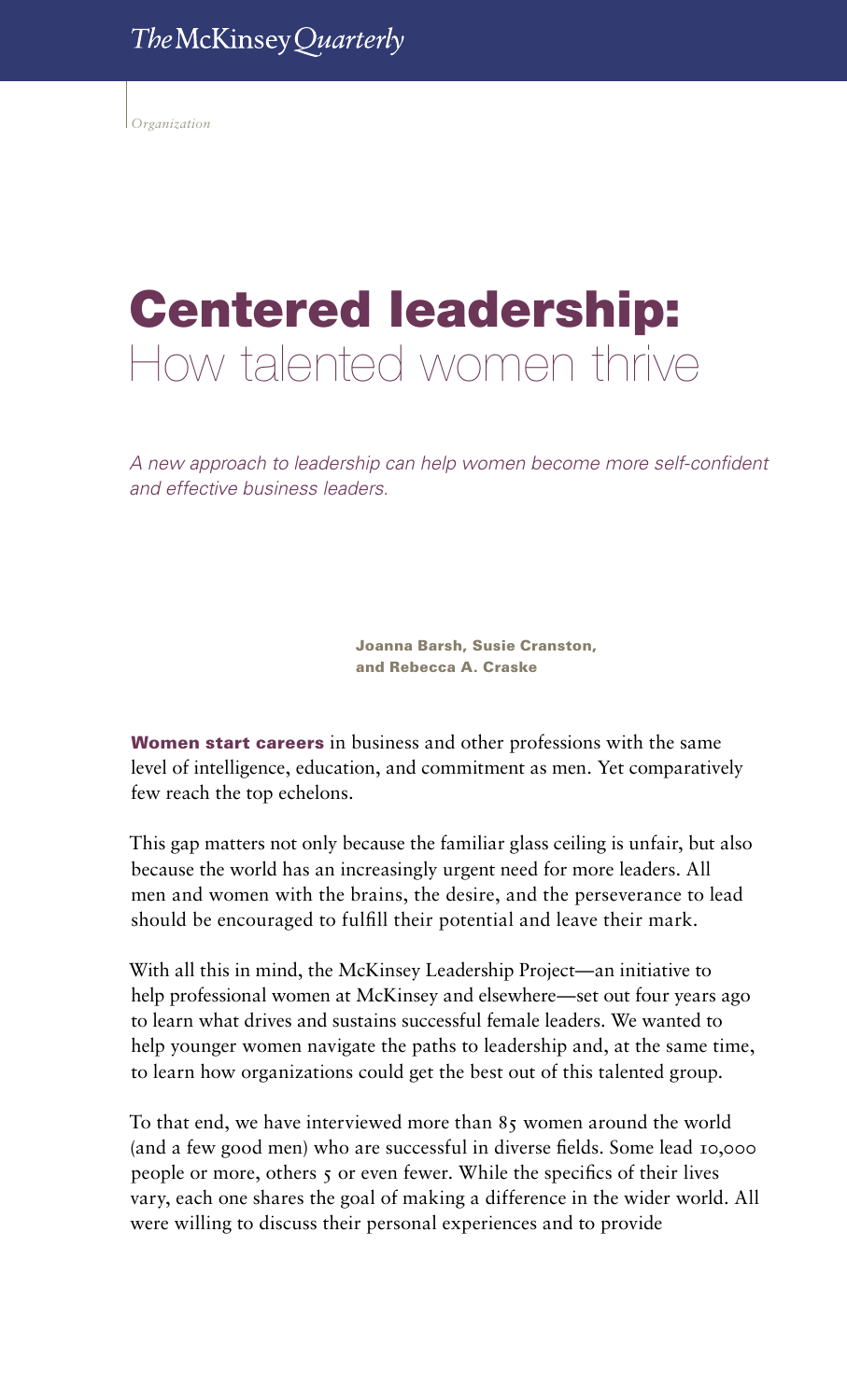insights into what it takes to stay the leadership course. We have also studied the academic literature; consulted experts in leadership, psychology, organizational behavior, and biology; and sifted through the experiences of hundreds of colleagues at McKinsey.

From the interviews and other research, we have distilled a leadership model comprising five broad and interrelated dimensions (exhibit): *meaning*, or finding your strengths and putting them to work in the service of an inspiring purpose; *managing energy*, or knowing where your energy comes from, where it goes, and what you can do to manage it; *positive framing*, or adopting a more constructive way to view your world, expand your horizons, and gain the resilience to move ahead even when bad things happen; *connecting*, or identifying who can help you grow, building stronger relationships, and increasing your sense of belonging; and *engaging*, or finding your voice, becoming self-reliant and confident by accepting opportunities and the inherent risks they bring, and collaborating with others.

We call this model centered leadership. As the name implies, it's about having a well of physical, intellectual, emotional, and spiritual strength that drives personal achievement and, in turn, inspires others to follow. What's particularly exciting is that we are starting to discover ways women can actively build the skills to become more self-confident and effective leaders. Centered leadership also works for men, though we have found that the model resonates particularly well with women because we have built it on a foundation of research into their specific needs and experiences.

Centered leadership emphasizes the role of positive emotions. A few characteristics particularly distinguish women from their male counterparts in the workplace. First, women can more often opt out of it than men can. Second, their double burden—motherhood and management—drains energy in a particularly challenging way. Third, they tend to experience emotional ups and downs more often and more intensely than most men do. Given these potentially negative emotions, centered leadership consciously draws on positive psychology, a discipline that seeks to identify what makes healthy people thrive. Although none of the women we interviewed articulated her ideas in precisely those terms, when we dived into the literature and interviewed leading academics, we found strong echoes of what our female leaders had been telling us.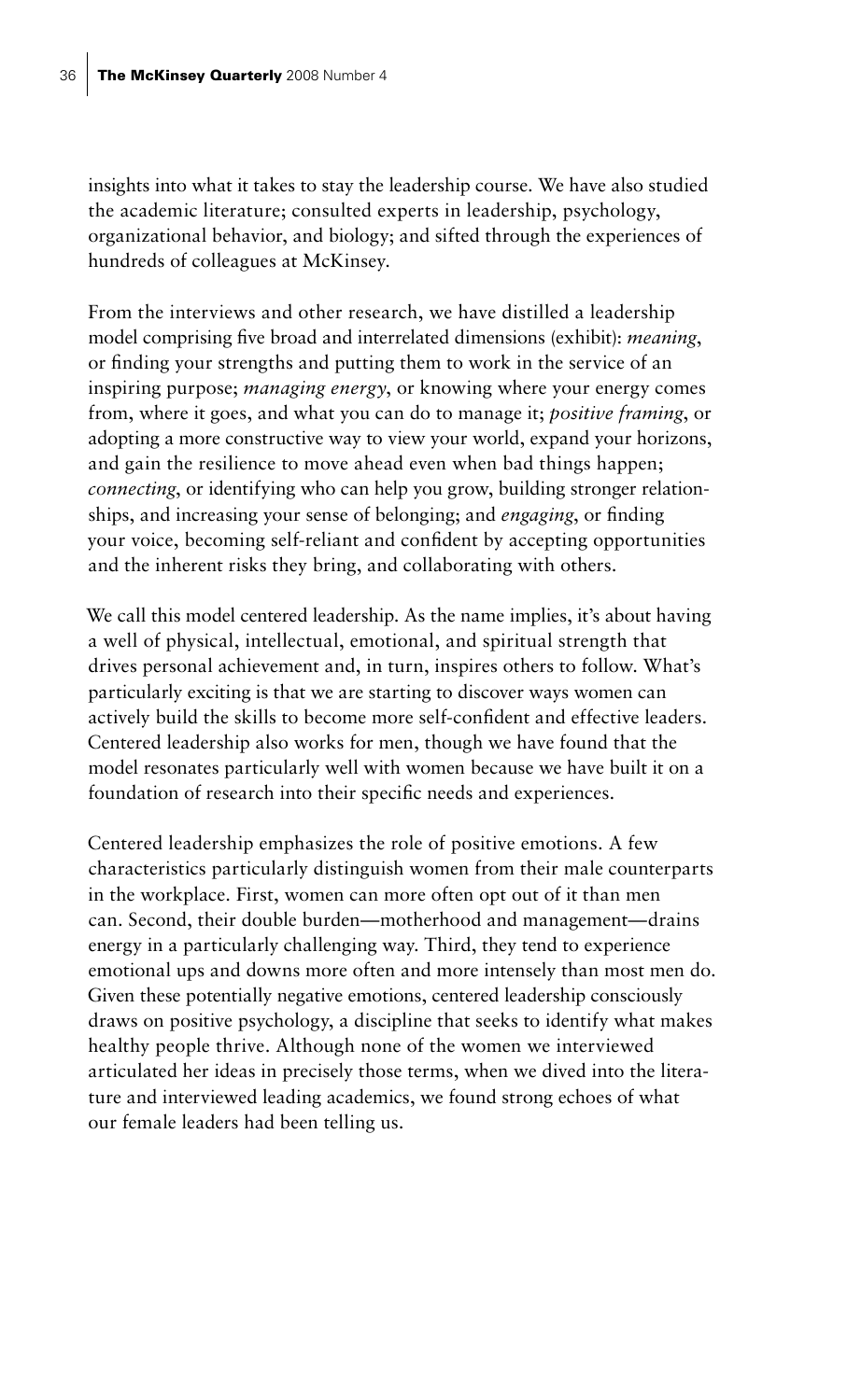e x h i b i t

## Five dimensions of leadership

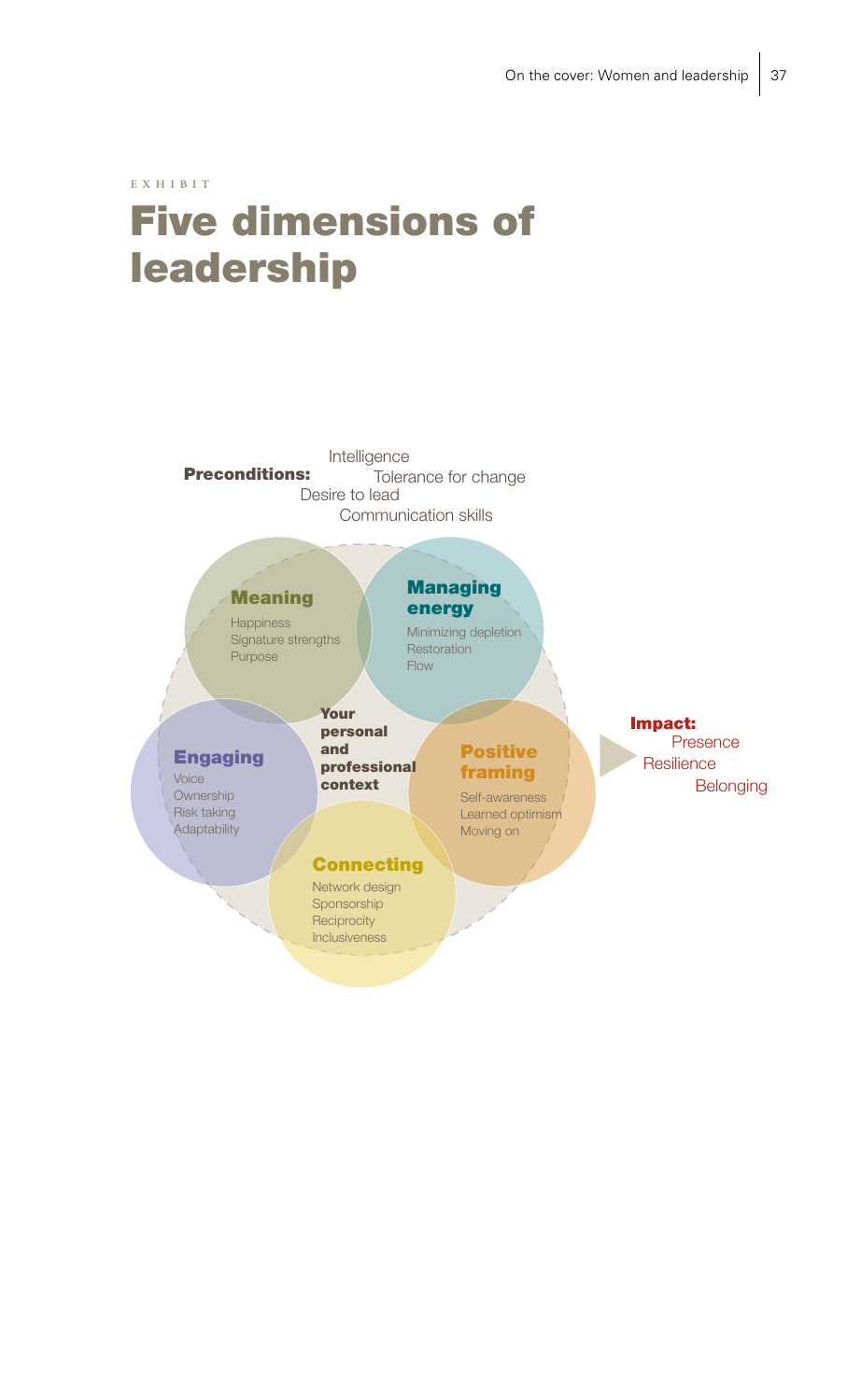### Meaning is the motivation that

moves us. It enables people to discover what interests them and to push themselves to the limit. It makes the heart beat faster, provides energy, and inspires passion. Without meaning, work is a slog between weekends. With meaning, any job can become a calling.

It starts with happiness. Positive psychologists (including Tal Ben-Shahar, Jonathan Haidt, and Martin Seligman) have defined a progression of happiness that leads from pleasure to engagement to meaning. Researchers have demonstrated, for example, that an ice cream break provides only short-lived pleasure; in contrast, the satisfaction derived from an act of kindness or gratitude lasts much longer. Katharine Graham, the first female CEO of a Fortune 500 enterprise (the Washington Post Company), famously said, "To love what you do and feel that it matters—how could anything be more fun?"

Why is meaning important for leaders? Studies have shown that among professionals, it translates into greater job satisfaction, higher productivity, lower turnover, and increased loyalty.<sup>1</sup> The benefits also include feelings of transcendence in other words, contributing to something bigger than yourself generates a deeper sense of meaning, thereby creating a virtuous cycle. Finding meaning in life helped some of the female leaders we interviewed take new paths and accept the personal risks implicit in their goals.



Sig

Meaning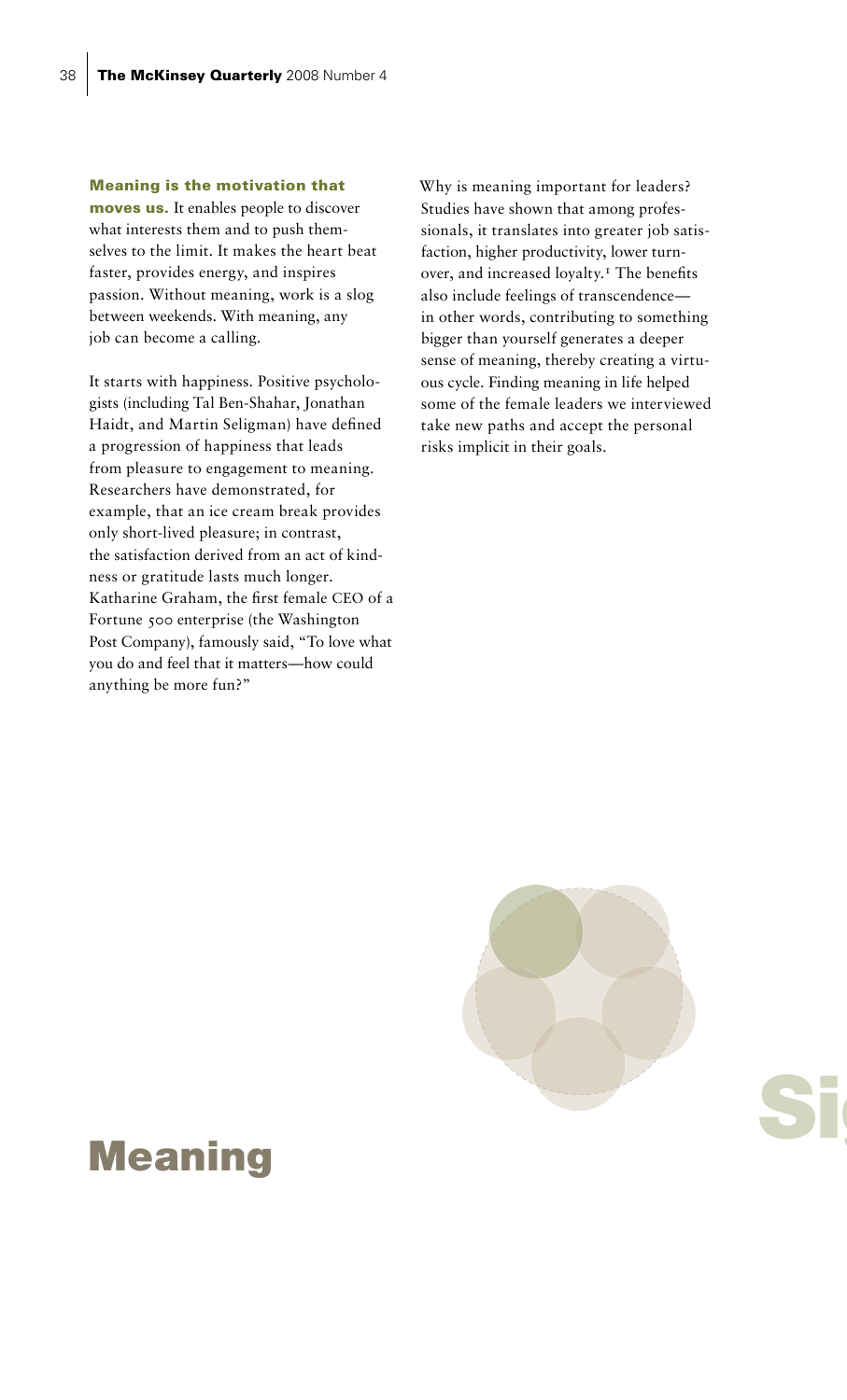Shelly Lazarus, the chairman and CEO of the advertising firm Ogilvy & Mather Worldwide, described how she "just followed [her] heart, doing the things that [she] loved to do." This sense of meaning inspired her, early in her career, to jump from Clairol to Ogilvy. Lazarus commented that everyone she knew thought that her decision to go from the client side to the agency side was a strategic move. But "it wasn't really like that," she says. "I just loved the interaction with the agency because that was the moment I could see where the ideas came to life."

People seeking to define what is meaningful can start, as one interviewee put it, by "being honest with yourself about what you're good at and what you enjoy doing." Building these signature strengths into everyday activities at work makes you happier, in part by making these activities more meaningful. Although there is no simple formula for matching your strengths to any single industry or function, you can look for patterns in jobs that have and haven't worked out and talk with others about your experiences.

The connection between signature strengths and work can change because priorities do; sometimes, for example, a job is better than a calling, especially for young mothers. Our interviews show that this ebb and flow is natural and that the key to success is being aware of the shifts—and making conscious choices about them in the context of bigger goals, personal or professional.

### **To read more on meaning:**

Tal Ben-Shahar, *Happier: Learn the Secrets to Daily Joy and Lasting Fulfillment*, New York: McGraw-Hill, 2007.

Martin E. P. Seligman, *Authentic Happiness: Using the New Positive Psychology to Realize Your Potential for Lasting Fulfillment*, New York: Free Press, 2004.

Sonja Lyubomirsky, *The How of Happiness: A Scientific Approach to Getting the Life You Want*, New York: Penguin, 2007.

1Martin E. P. Seligman, *Authentic Happiness: Using the New Positive Psychology to Realize Your Potential for Lasting Fulfillment*, New York: Free Press, 2004.

gnature strengths 'To love what you do and feel that it matters—how could anything be more fun?' Pure Bee Stappiness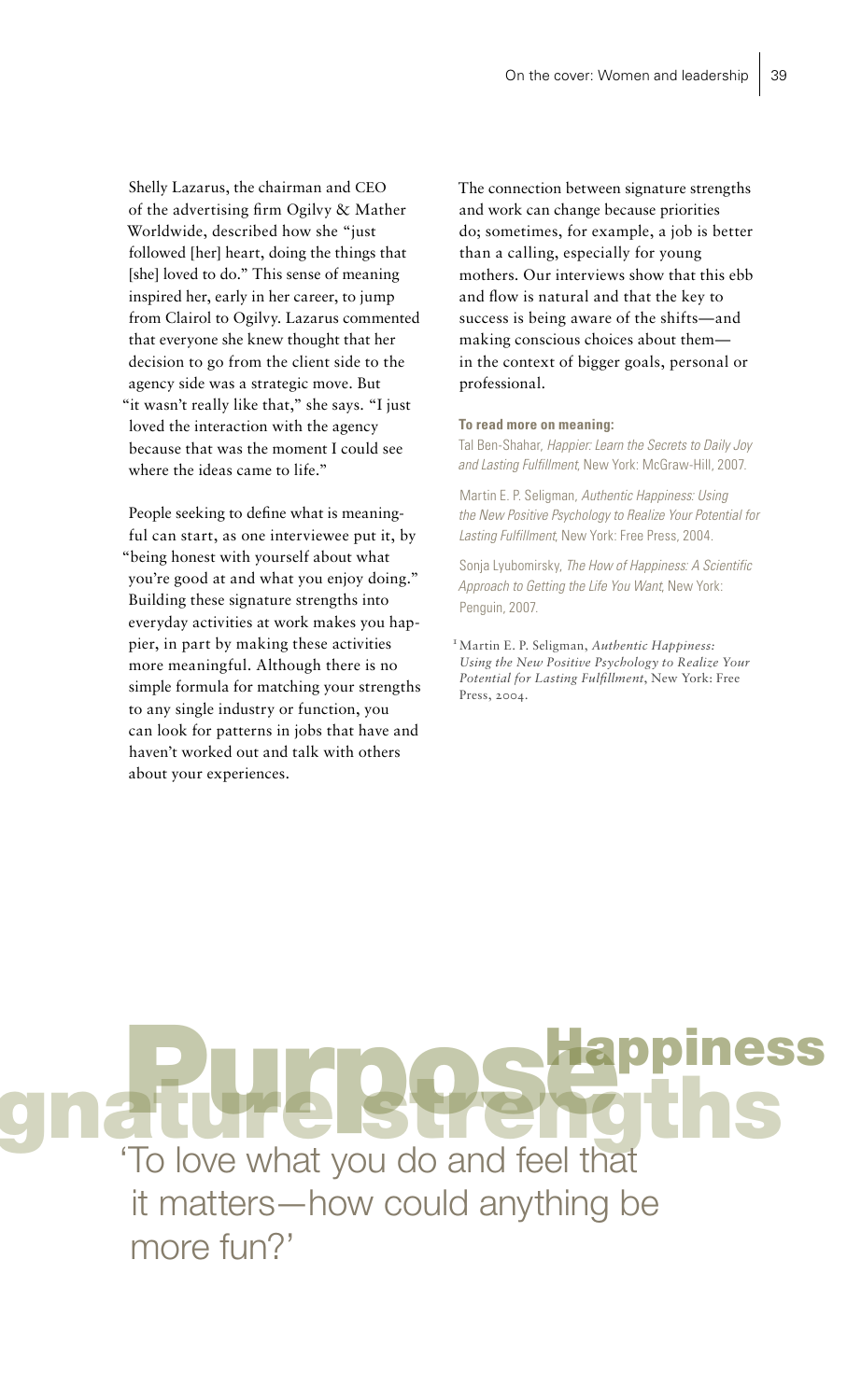### Actively managing energy levels

is crucial to leaders. Today's executives work hard: 60 percent of senior executives toil more than 50 hours a week, and 10 percent more than 80 hours a week.<sup>2</sup> What's more, many women come home from work only to sign onto a "second shift"— 92 percent of them still manage all household tasks, such as meal preparation and child care.3

We've found that work–life balance is a myth—so the only hope women have is to balance their energy flows. This means basing your priorities on the activities that energize you, both at work and at home, and actively managing your resources to avoid dipping into reserves. Burnout is a reality for men and women alike, but for women who can opt out, so too is throwing in the towel.

But work doesn't have to be exhausting. Mihály Csíkszentmihályi, a founder of positive psychology, studied thousands of people, from sculptors to factory workers. He found that those who frequently experienced what he called "flow"—a sense of being so engaged by activities that you don't notice the passage of time—were more productive and derived greater satisfaction from their work than those who did not. Further, it energized rather than drained them.



## Managing energy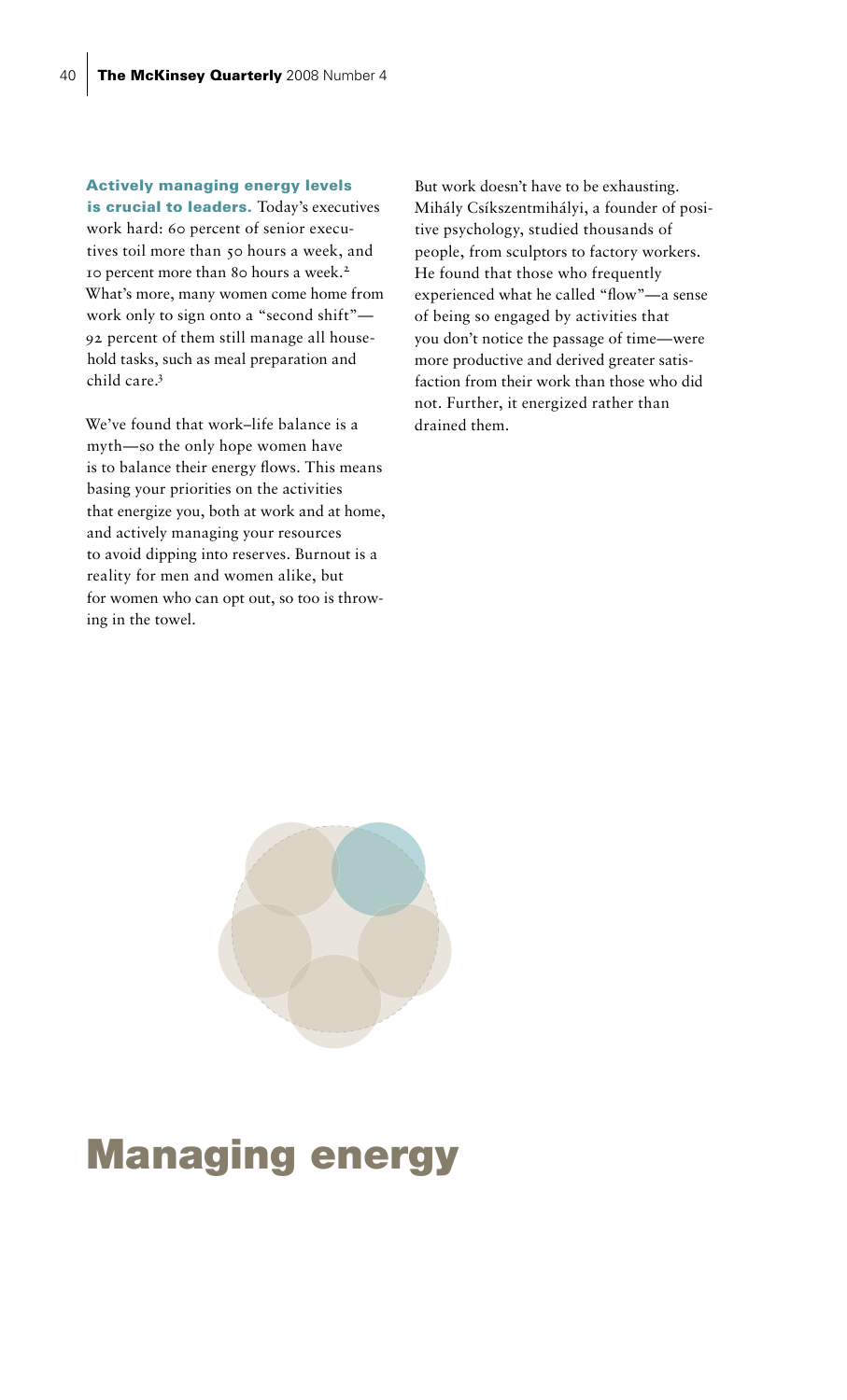Zia Mody, a top litigator in India, described how she gained energy from a life that most people would see as exhausting. Even when her three daughters were young, she put in 16-hour days to prepare her cases. A woman among thousands of men at court, she lit up as she told us, "I love it! I love winning. I love being in court. . . . It excites me—I cannot tell you how much."

One useful tactic is to identify the conditions and situations that replenish your energy and those that sap it. Self-awareness lets you deliberately incorporate restorative elements into your day. It can also help you to space out your energy-sapping tasks throughout the day, instead of bundling them all into a single morning or afternoon. A particularly useful tip, we have found, is to give yourself time during the day to focus without distractions such as blinking lights and buzzing phones. Your productivity will benefit several times over.

### **To read more on managing energy:**

Mihály Csíkszentmihályi, *Flow: The Psychology of Optimal Experience*, New York: HarperPerennial, 1991.

Edy Greenblatt, "Work/Life Balance: Wisdom or Whining," *Organizational Dynamics*, 2002, Volume 31, Number 2, pp. 177–93.

Jim Loehr and Tony Schwartz, *The Power of Full Engagement: Managing Energy, Not Time, Is the Key to High Performance and Personal Renewal*, New York: Free Press, 2003.

<sup>2</sup> Sylvia Ann Hewlett and Carolyn Buck Luce, "Extreme jobs: The dangerous allure of the 70-hour workweek," *Harvard Business Review*, 2006, Volume 84, Number 12, pp. 49–59.

3Sylvia Ann Hewlett, *Off-Ramps and On-Ramps: Keeping Talented Women on the Road to Success*, Boston: Harvard Business School Press, 2007.

## 'Flow'—a sense of being so engaged by activities that you don't notice the passage of time Restoration!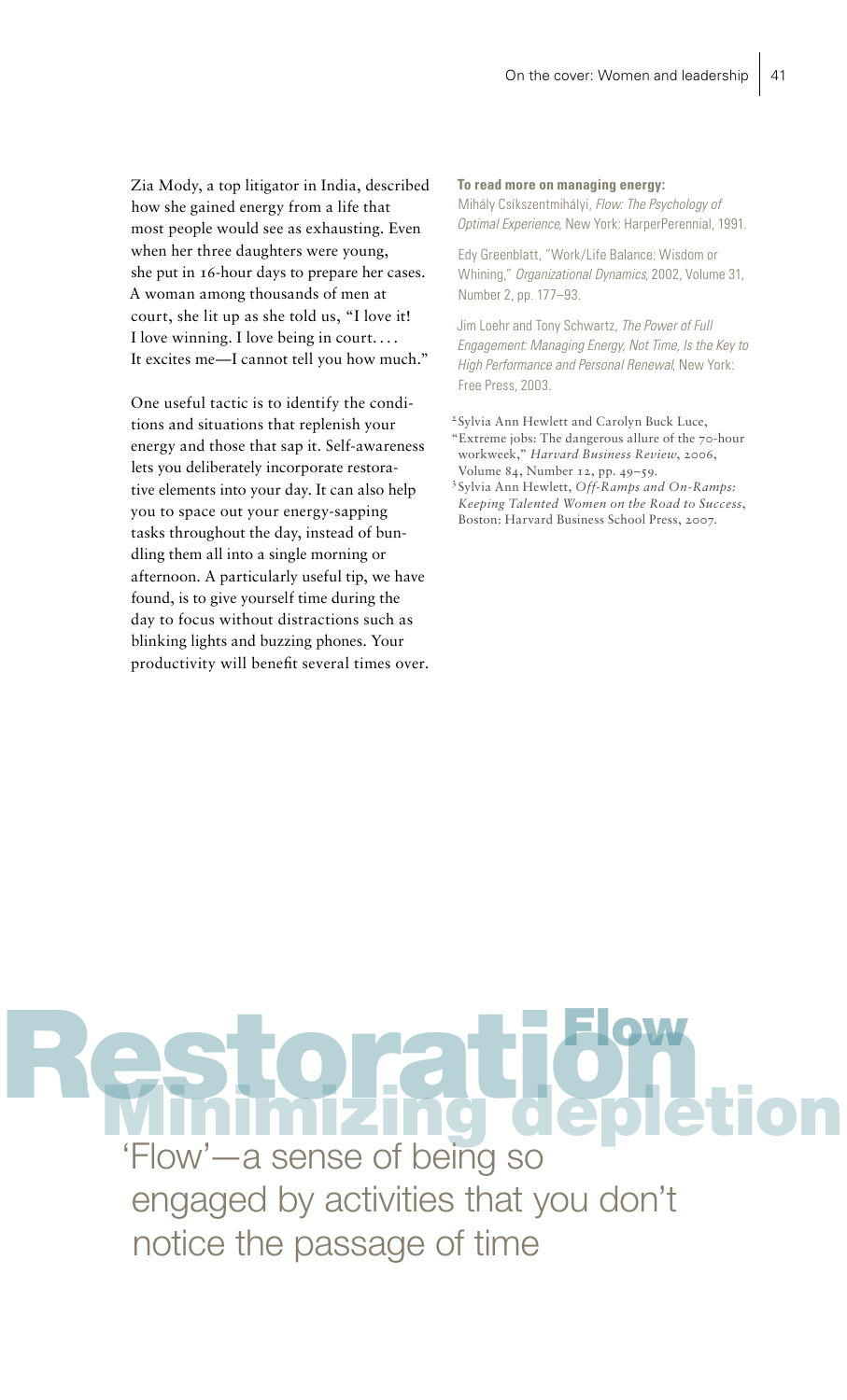### The frames people use to view the world and process experiences can make a critical difference to professional outcomes. Many

studies suggest that optimists see life more realistically than pessimists do, a frame of mind that can be crucial to making the right business decisions. That insight may be particularly critical for women, who are twice as likely to become depressed, according to one study.4 Optimists, research shows, are not afraid to frame the world as it actually is—they are confident that they can manage its challenges and move their teams quickly to action. By contrast, pessimists are more likely to feel helpless and to get stuck in downward spirals that lead to energy-depleting rumination.  $\mathbf{F}$ ive dimensions of  $\mathbf{F}$ 

Martin Seligman, a psychologist who was an early proponent of positive psychology, found, for example, that optimists are better able to deal with the news that they have cancer. Confident that they can handle the prognosis, they immediately start to gather facts and dive into treatment plans; pessimists, on the other hand, become paralyzed with fear. Seligman also shows that optimism can be learned—an important insight that underlies positive framing.

Positive framing and positive thinking, we would emphasize, are two different notions. The latter tries to replace adversity with positive beliefs. The former accepts the facts of adversity and counters them with action. Talking yourself into a view contrary to the facts has a temporary effect at best.

# Positive framing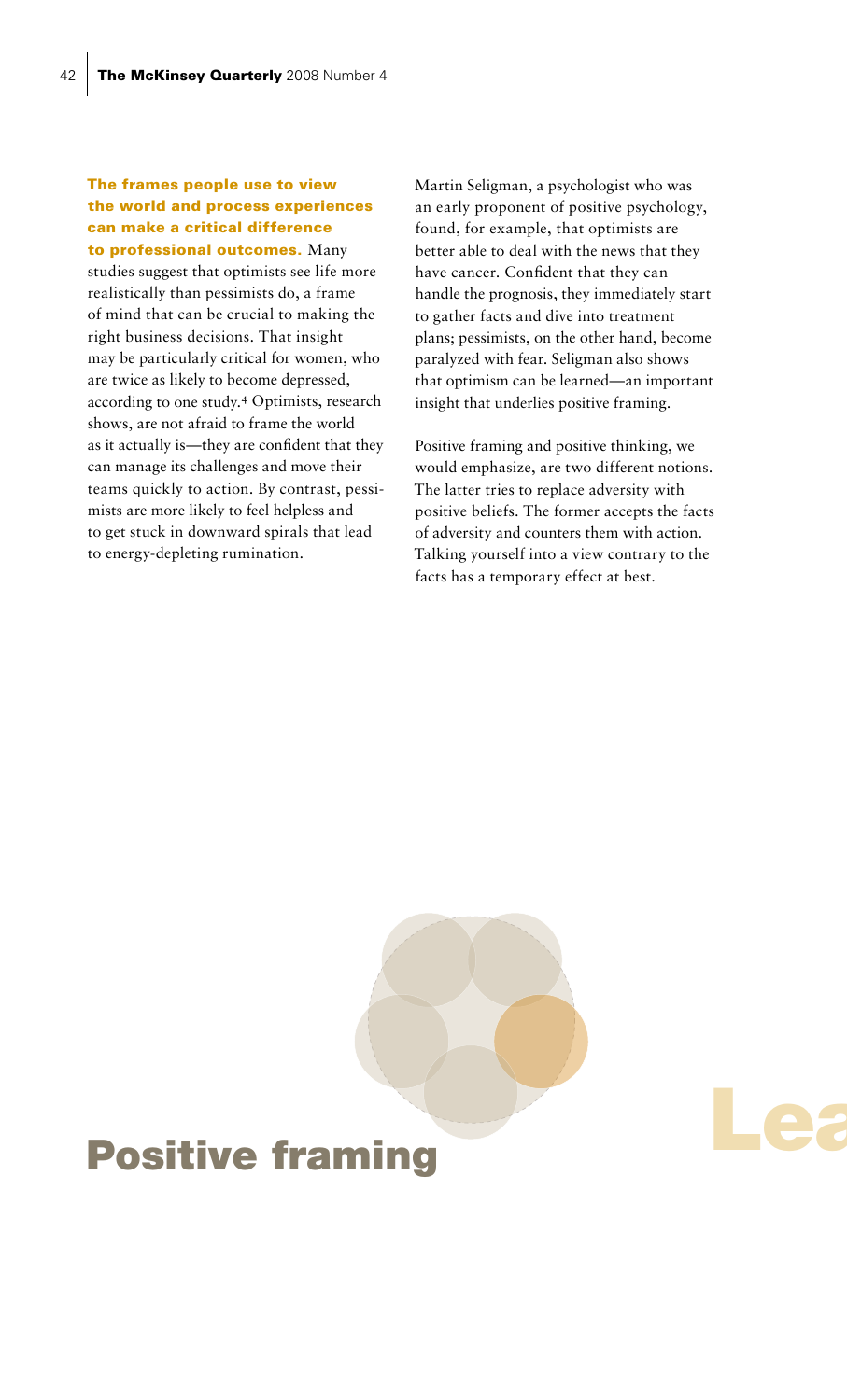The experience of Andrea Jung, the chairman and CEO of Avon, suggests how useful positive framing can be. In late 2005, Jung recalls, she found her company in a decline that temporary factors could not explain. Recognizing that she was the leader who had created the strategies and the team responsible for the downturn, she listened to the counsel of her executive coach and promptly "fired herself" on a Friday night. The following Monday, Andrea showed up at work as the "new" turnaround CEO. She proved herself to be a "glass half full" optimist, and the recovery plan her management team adopted after a quick diagnosis led to a steady improvement and a return to growth.

No matter how pessimistic you are by nature, you can learn to view situations as optimists do. The key is self-awareness. If a meeting goes badly, for example, you should limit your thoughts about it to its temporary and specific impact and keep them impersonal. It helps to talk with trusted colleagues about the reasons for the poor meeting and ways to do better next time. These discussions should take place quickly enough for you to make a specific plan and act on it. You should also undertake some activity that will restore both your energy and your faith in yourself perhaps having a hard workout, going out with friends, or spending time with your children.

#### **To read more on positive framing:**

Jonathan Haidt, *The Happiness Hypothesis: Finding Modern Truth in Ancient Wisdom*, New York: Basic Books, 2006.

Martin E. P. Seligman, *Learned Optimism: How to Change Your Mind and Your Life*, New York: Pocket Books, 1998.

4See Louann Brizendine, *The Female Brain*, New York: Morgan Road Books, 2006.

No matter how pessimistic you are by nature, you can learn to view situations as optimists do Self-awareness<br>Additional On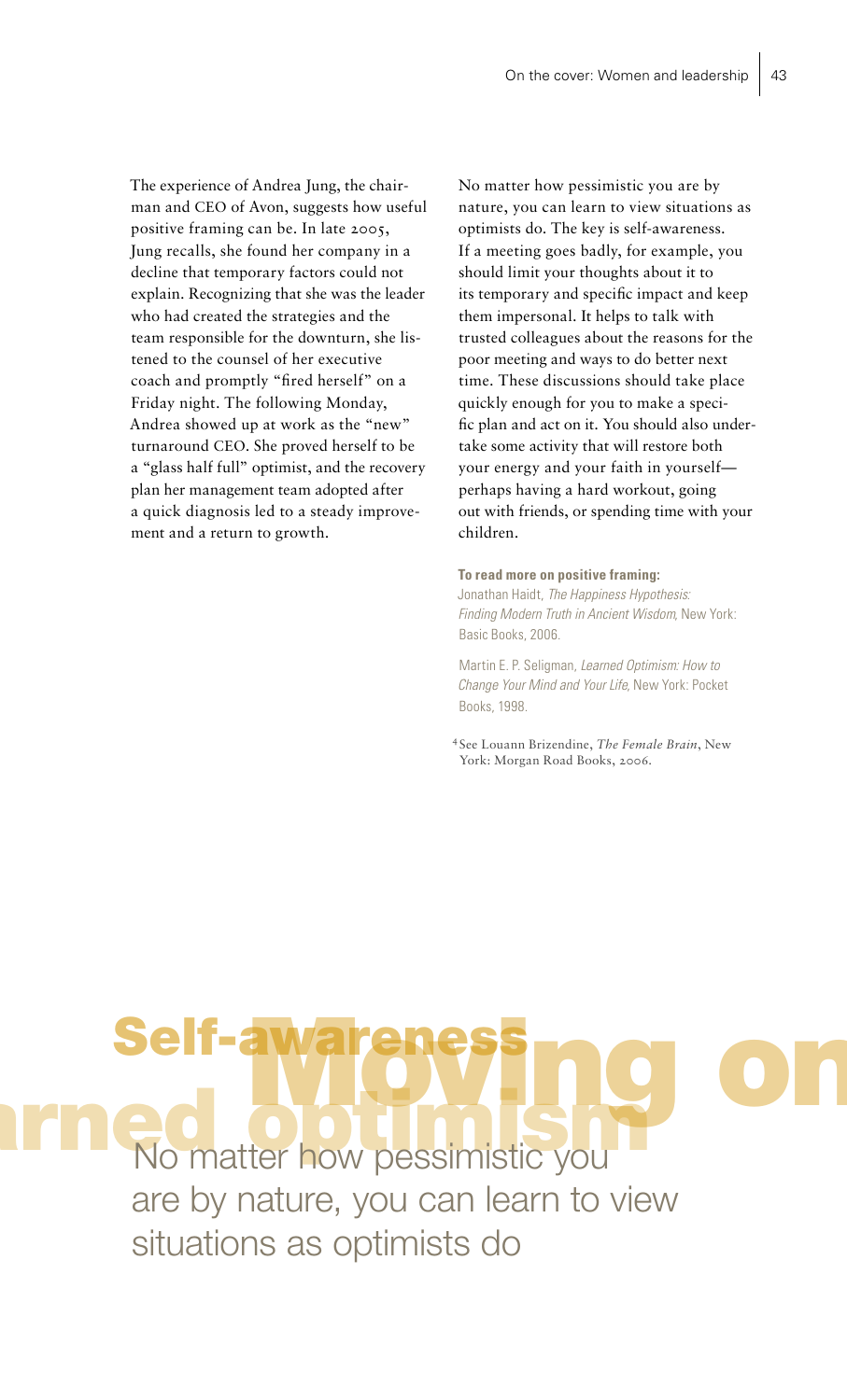### People with strong networks and good mentors enjoy more promotions, higher pay, and greater career satisfaction.<sup>5</sup> They feel

a sense of belonging, which makes their lives meaningful. As Mark Hunter and Herminia Ibarra have noted in the *Harvard Business Review*, what differentiates a leader from a manager "is the ability to figure out where to go and to enlist the people and groups necessary to get there."6 Yet not all networks are equal. Roy Baumeister, a social psychologist who studies social belonging and rejection, believes that men tend to build broader, shallower networks than women do and that the networks of men give them a wider range of resources for gaining knowledge and professional opportunities.7 This theory is a matter of substantial debate among academics. Our experience with hundreds of women at McKinsey, however, offers additional evidence that women's networks tend to be narrower but deeper than men's.

The experience of Dame Stella Rimington, who in the late 1960s joined MI5, the UK's domestic intelligence organization, offers an example of the power of broad networks to get things done. Rimington, later the agency's director general, says that "women were definitely second-class citizens" in those days. They weren't allowed to do fieldwork, for example, yet "many of the women were completely indistinguishable from the men: they had the same kind of education."

She continues: "So we women—there were quite a few of us by then—we sort of ganged up and did a kind of round-robin thing and said, 'Why is it that we have a completely different career than men who are exactly like us?' And for the first time, the powers that be started to scratch their heads because they suddenly had to find an answer. . . . And in the end, of course, they decided that they would have to promote a few women." She later concluded that "no one of us would have asked that question on her own. We were supporting each other, and there was power in the many."

The leaders we interviewed also talked about the importance of having individual relationships with senior colleagues willing to go beyond the role of mentor someone willing to stick out his or her own neck to create opportunity for or help a protégée. Such a person is what Ruth Porat, a vice chairwoman at Morgan Stanley, called a "sponsor."

A number of studies have shown that women who promote their own interests vigorously are seen as aggressive, uncooperative, and selfish. An equal number of studies show that the failure of women to promote their own interests results in a lack of female leaders. Until one of these conditions changes, sponsors, we believe, are the key to helping women gain access to opportunities they merit and need to develop.

## Connecting

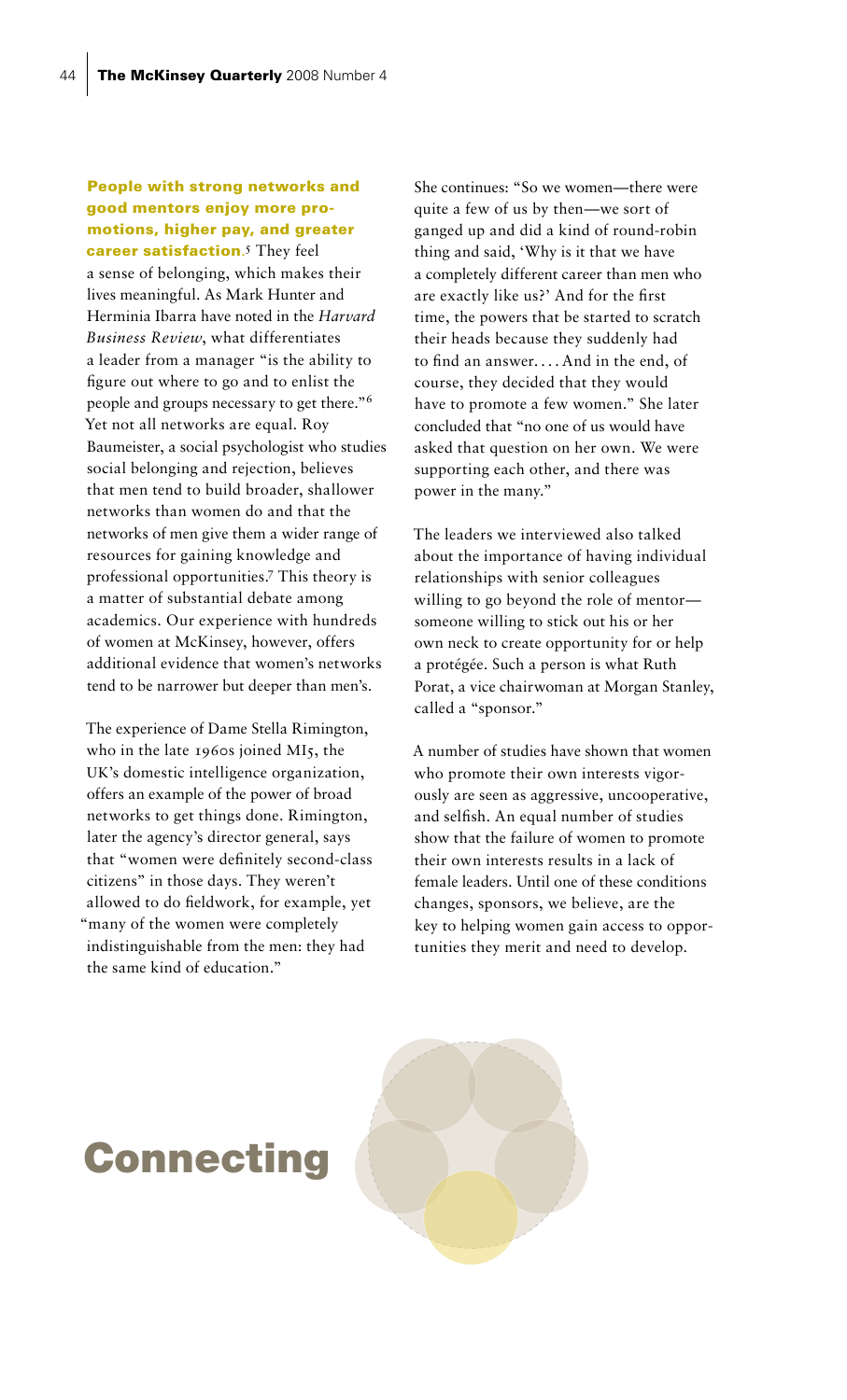Porat explained how a managing director took a chance on her when she was a second-year associate, asking her to present to a client's board of directors. "The consumer client wanted a woman to be present. I had never been in a boardroom, let alone presented in a boardroom. 'Sink or swim,' he told me. 'You're in.' I still remember to this day a mistake I made and that it was, overall, a good presentation. He took a real chance on me."

One surprising thing we learned as a result of talking with female leaders was that they often fail to reciprocate and find expectations that they should do so distasteful. A senior partner at McKinsey noted that men naturally understand that you must "give before you get," but women don't. This tendency—which other leaders have described to us as well—combined with the sometimes awkward sexual politics, real or perceived, between senior men and younger women, makes it harder for women to find sponsors.

Yet women can learn reciprocity. To start, it's important to assess your comfort level with the people you know through work, as well as how influential they are professionally. Most women we've worked with typically find that the colleagues they are close to are not influential—and vice versa. Explicit planning and some risk taking are needed to change this.

One approach is to provide and ask for help on a regular basis. Finding ways to forge connections through interests outside of work is another. Over and over, we heard, "Make it personal," in the sense that others will get along with you more easily if they see your human side. You can express this in all kinds of ways at work, without inappropriately blending your professional and personal lives. The female leaders we interviewed acted on this insight both to find sponsors and to build networks.

### **To read more on connecting:**

Catalyst, *Creating Women's Networks: A How-To Guide for Women and Companies*, San Francisco: Jossey-Bass, 1999.

Monica Higgins and Kathy Kram, "Reconceptualizing Mentoring at Work: A Developmental Network Perspective," *Academy of Management Review*, 2001, Volume 26, Number 2, pp. 264–68.

Lois J. Zachary, *The Mentor's Guide: Facilitating Effective Learning Relationships*, San Francisco: Jossey-Bass, 2000.

- 5See George Dreher and Ronald Ash, "A comparative study of mentoring among men and women in managerial, professional, and technical positions," *Journal of Applied Psychology*, 1990, Volume 75, Number 5, pp. 539–46; and Terri Scandura,
- "Mentorship and career mobility: An empirical investigation," *Journal of Organizational Behavior*, 1992, Volume 13, Number 2, pp. 169–74.
- 6Mark Hunter and Herminia Ibarra, "How leaders create and use networks," *Harvard Business Review*, 2007, Volume 85, Number 1, pp. 40–7.
- 7Roy F. Baumeister, "Is there anything good about men?" American Psychological Association, invited address, 2007. The full speech can be found online at psy.fsu.edu/~baumeistertice/goodaboutmen.htm.

Inclusiveness<br>Network supporting each **Reciprocity** 'We were supporting each other, and there was power in the many'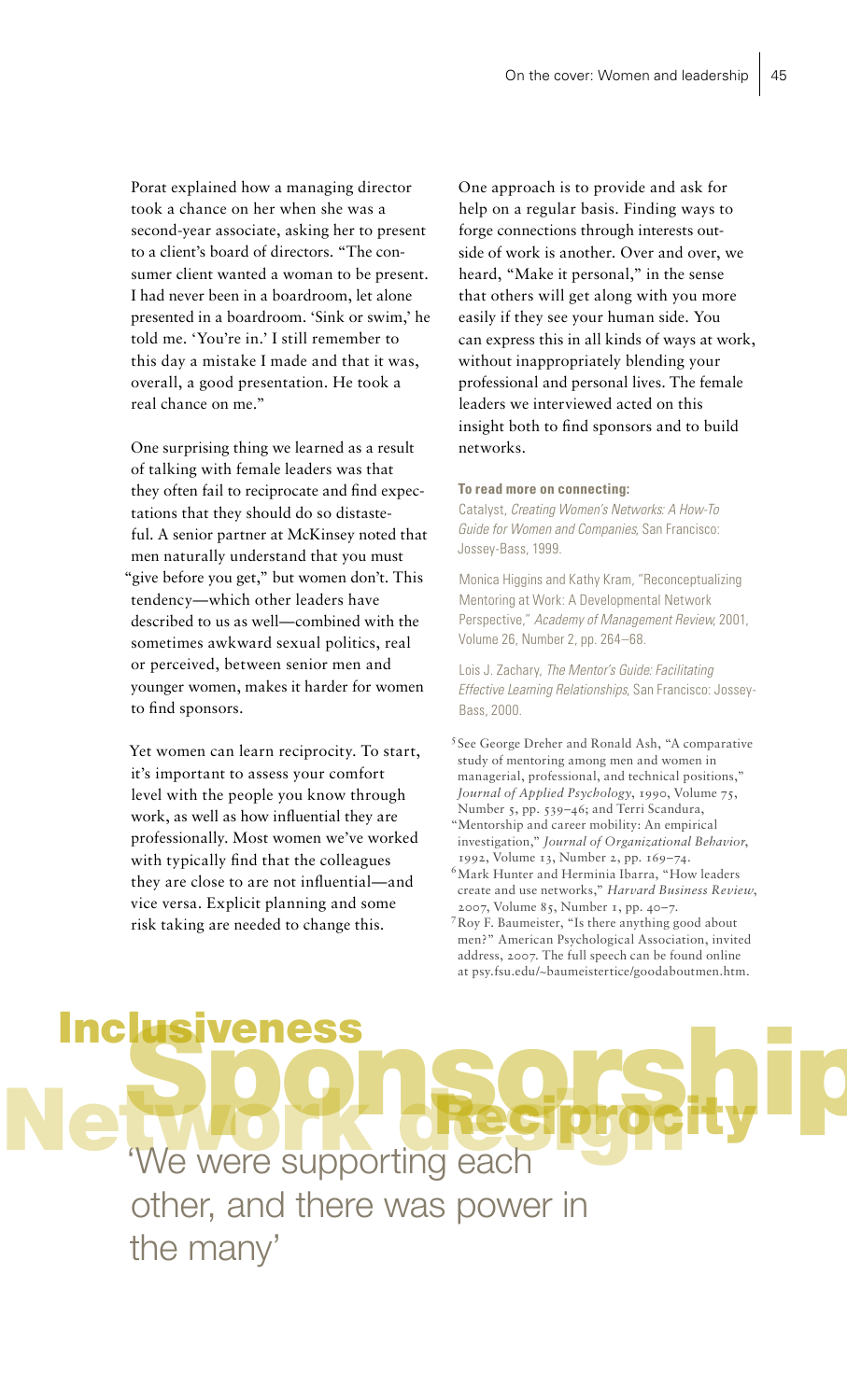Many people think that hard work will eventually be noticed and rewarded. That can indeed happen but usually doesn't. Women, our interviewees repeatedly told us, need to "create their own luck." To engage with opportunities by taking ownership of them, you must first find your own voice, literally. Julie Daum, a prominent Spencer Stuart recruiter who specializes in board placements, told us that even senior women on boards still lose out by not speaking up: they hang back if they think that they have nothing new to say or that their ideas fall short of profound.

One senior woman we interviewed told us how she learned to join in: "Every Monday, we had a senior-management meeting. In the beginning, I just listened. I learned from the guys because they were all there. And after a while I started to speak up. You did the work, so you've got to talk about it. And I did."

Women who want to grow as leaders should also take ownership of their professional development. Mary Ma, Lenovo's former chief financial officer, said that she drew inspiration from using the Japanese auto industry as a metaphor, reshaping herself to become more competitive by identifying what she had to change and then actually changing it. As Ma noted, she didn't complain to her boss or to her colleagues but rather looked inward to see how she could be a more effective leader. Instead of waiting for someone to tell her what to do, she took a systematic approach to selfimprovement.



## **Engaging**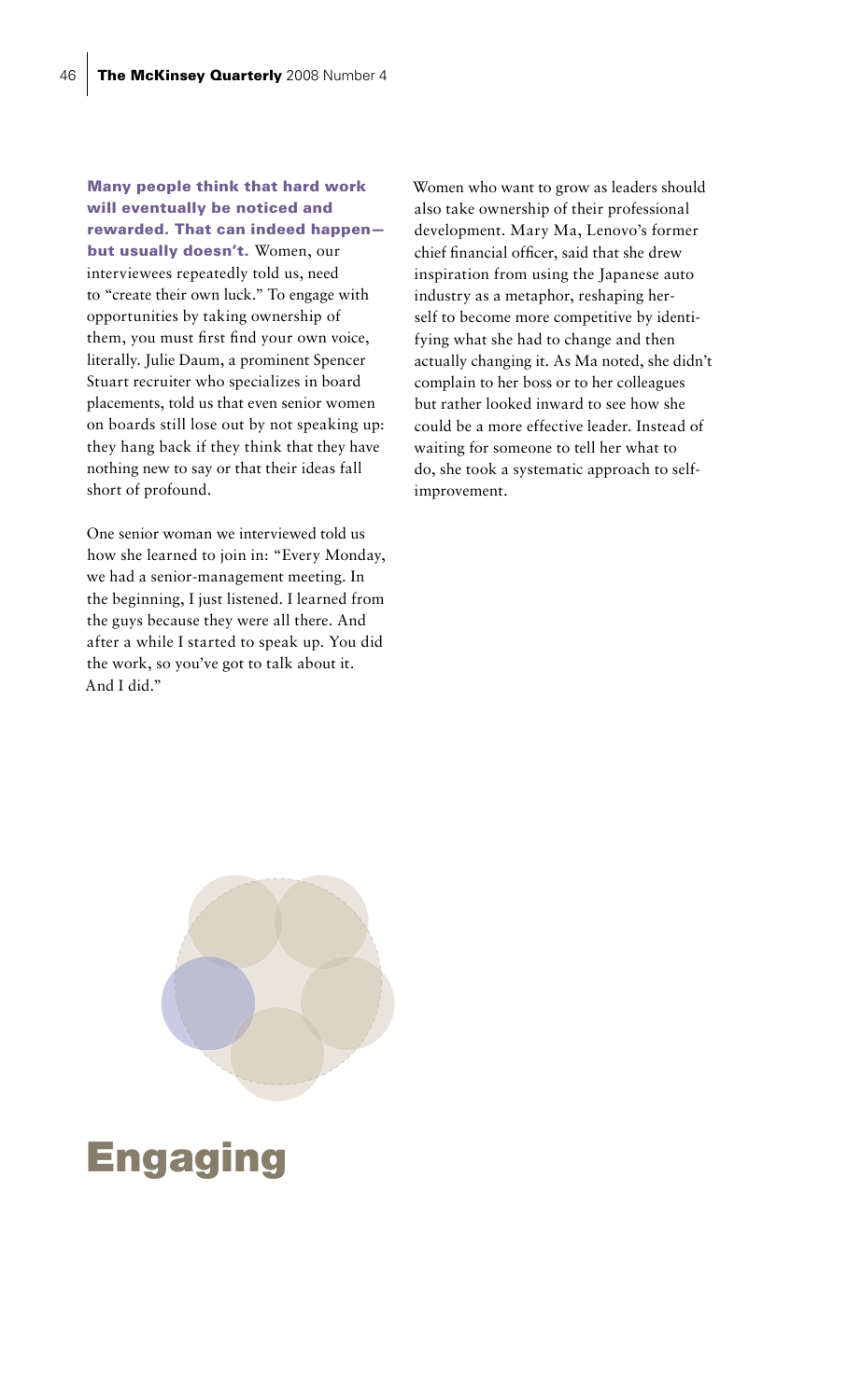Engagement is equally about risk taking. The women we interviewed accept risk as a part of opportunity. Some have the confidence and courage to dive in; others use analytic problem solving to assess risks and then proceed to action. Psychologist Daniel Gilbert says his research indicates that people who make a choice for risk and work with it, rather than avoid it, report a greater degree of happiness than others do.

Shona Brown, Google's senior vice president of business operations, described how she handles opportunities and the risks that accompany them. "I'll use a skiing analogy because I like to jump off cliffs," she says. "But I generally jump off cliffs from which I'm relatively confident I'm going to land—or if I don't, it's not dangerous." Brown said she enjoys risk. "I like to be at that point where you're about to jump. Your stomach is kind of going 'woo'! It's not so simple that you're sure you'll succeed. But you're not in a life-threatening situation." Our interviews have shown us that to embrace opportunity, people must often take sharp detours and that the risks of unexpected changes commonly seem more obvious than the benefits. Reaching out to others—not to avoid making decisions yourself but to learn the best outcome from change—can often help you see opportunities in the right frame and decide whether to go for them.

### **To read more on engaging:**

Daniel Gilbert, *Stumbling On Happiness*, New York: Knopf, 2006.

Linda Babcock and Sara Laschever, *Women Don't Ask: The High Cost of Avoiding Negotiation—and Positive Strategies for Change*, New York: Bantam, 2007.

Marshall Rosenberg, *Nonviolent Communication: A Language of Life*, Encinitas, CA: Puddledancer Press, 2003.

## ability Skitching **Ownership** Adapta 'You did the work, so you've got to talk about it'